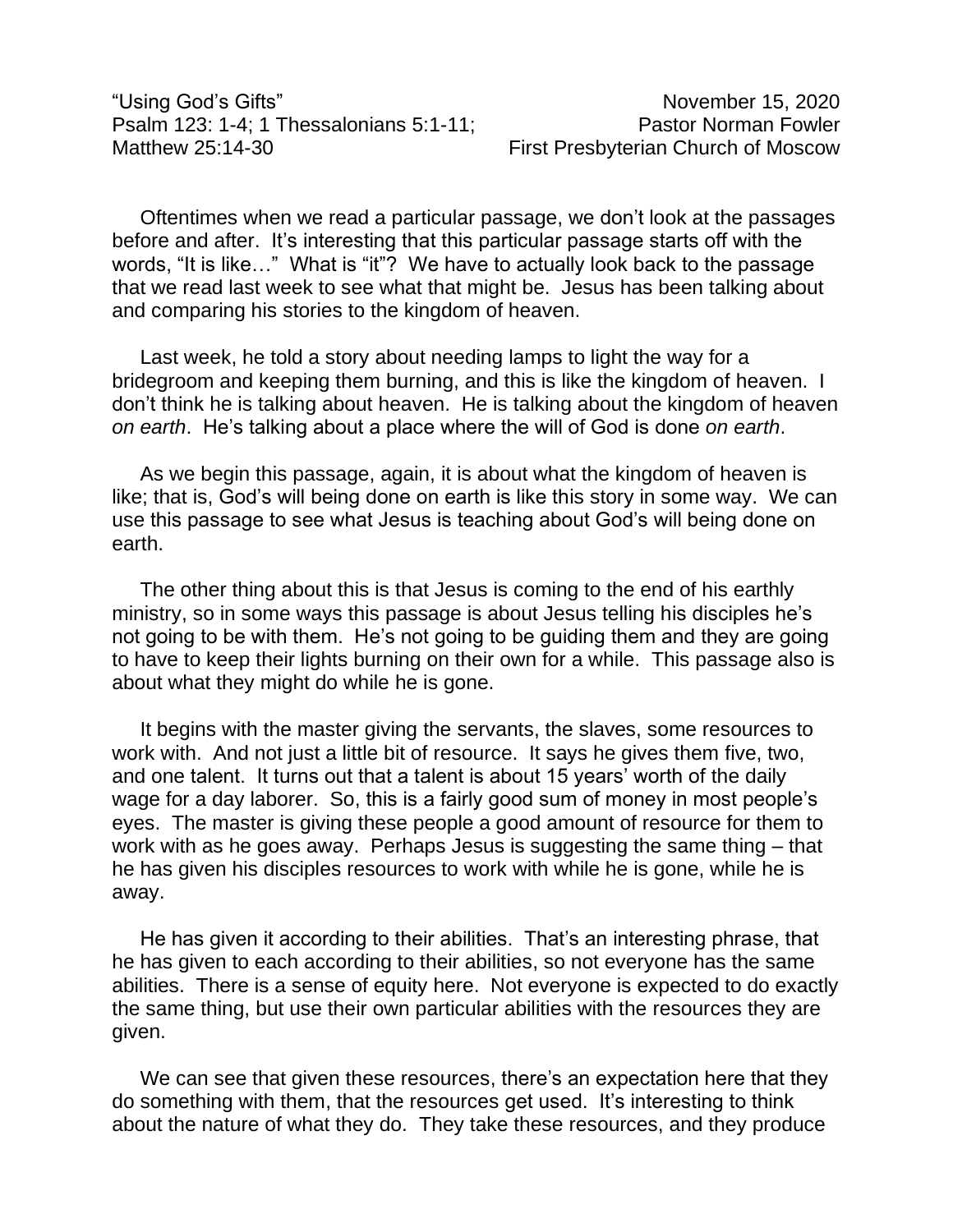something new. That's really not unusual for Jesus to talk about. He talks about seeds and what they produce, and that we might be part of that work, producing something for the kingdom of God, or in the kingdom of God.

One of the interesting things, I think, about this passage is the word "talent." Because it was part of this particular parable, it came into the English language, maybe through a German pathway, meaning *gifts and graces*. It was the precursor of the way we think about talents today – the talent somebody has to do something. Talent and ability work together here. Except that in this particular passage it is pretty clear that a talent is about money. It's about those resources that this master has given. So how did this idea that talents were gifts and graces come about if it is about money in this particular passage?

Jesus is suggesting here that the one slave who gets reprimanded is the one who buries his one talent. And yet, there is historical evidence that suggests that is exactly what Jewish tradition would have suggested was the right thing to do, because usury was not considered good. How is Jesus using this and in some way getting people's attention because of it, in an unusual way? It seems to me what he's doing is setting up a distinction. We have to look again at both what comes before and what comes afterwards.

As we are reading this we recognize that he initially said you have to keep your lamps burning. Here he is suggesting there is something about using the resources we have, the gifts, graces, and abilities we have to do God's work, to be productive in God's kingdom. What I'm going to suggest is that as we get here towards the end, he is going to give us two endings. The first ending is the one we read today of how the master comes back and his currency, what he cares about, the tool he wants his servants using, is the resources he gave them and their ability to increase his wealth. That's the goal of this earthly king. He's going to be pretty harsh on the one who doesn't do that.

How is this like the kingdom of heaven? But also, how is it a contrast to that kingdom of heaven? Part of that we are going to have to wait until next week to see because, I think, we actually get a second ending.. In this part of the story, we have the earthly master's return, and he gives one ending to the story. Next week we will hear the second ending about Jesus returning, and how Jesus holds his disciples accountable. It will be about the ones who were able to care for the least among us. It will be about clothing the naked, caring for the sick, feeding the hungry, visiting those in prison.

What I'm suggesting is that there are two different currencies in the two different kingdoms. Jesus is setting up this contrast. The earthly kingdom has its currency: the desire for wealth, the use of money to create that wealth, and that's the goal. The goal of the master is not to care about the slaves, but to care